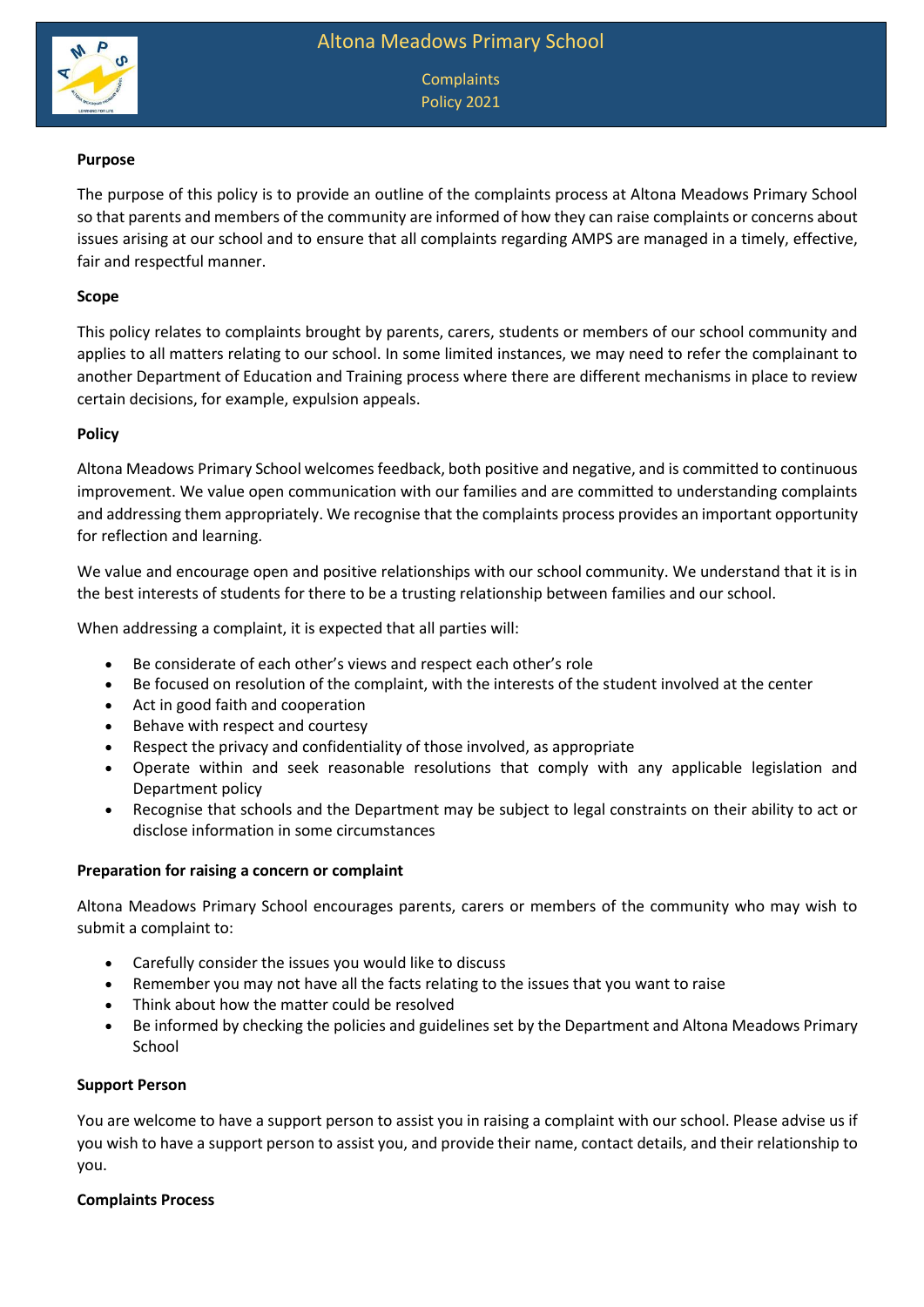Altona Meadows Primary School is always happy to discuss with parents/carers and community members any concerns that you may have. Concerns in the first instance should be directed to your child's classroom teacher first, then the Team Leader, then Assistant Principal. If your concerns are not resolved, please see our Principal. Where possible, school staff will work with you to ensure that your concerns are appropriately addressed.

Where concerns cannot be resolved in this way, parents or community members may wish to make a formal complaint to the Principal.

If you would like to make a formal complaint, in most cases, depending on the nature of the complaint raised, our school will first seek to understand the issues and will then convene a resolution meeting with the aim of resolving the complaint together. The following process will apply:

- **Complaint received:** Please either email or call to arrange a meeting with our Principal to outline your complaints so that we can fully understand what the issues are. We can discuss your complaint in a way that is convenient for you, whether in writing, in person or over the phone
- **Information gathering:** Depending on the issues raised in the complaint, the Principal may need to gather further information to properly understand the situation. This process may also involve speaking to others to obtain details about the situation or the concerns raised
- **Response:** Where possible, a resolution meeting will be arranged with the Principal to discuss the complaint with the objective of reaching a resolution satisfactory to all parties. If after the resolution meeting we are unable to resolve the complaint together, we will work with you to produce a written summary of the complaint in the event you would like to take further action about it. In some circumstances, the Principal may determine that a resolution meeting would not appropriate. In this situation, a response to the complaint will be provided in writing
- **Timelines:** Altona Meadows Primary School will acknowledge receipt of your complaint as soon as possible (usually within two school days) and will seek to resolve complaints in a timely manner. Depending on the complexity of the complaint, AMPS may need some time to gather enough information to fully understand the circumstances of your complaint. We will endeavor to complete any necessary information gathering and hold a resolution meeting where appropriate within 10 working days of the complaint being raised. In situations where further time is required, AMPS will consult with you and discuss any interim solution to the dispute that can be put in place.

Please note that unreasonable conduct (eg: vexatious complaints) may need to be managed differently to the procedures in this policy.

# **Resolution**

Where appropriate, Altona Meadows Primary School may seek to resolve a complaint by:

- An apology or expression of regret
- A change of decision
- A change of policy, procedure or practice
- Offering the opportunity for student counselling or other support
- Other actions consistent with school values that are intended to support the student, parent and school relationship, engagement, and participation in the school community

In some circumstances, Altona Meadows Primary School may also ask you to attend a meeting with an independent third party, or participate in a mediation with an accredited mediator to assist in the resolution of the dispute.

#### **Escalation**

If you are not satisfied that your complaint has been resolved by the school, or if your complaint is about the Principal and you do not want to raise it directly with them, then the complaint should be referred to the Regional Office.

Altona Meadows Primary School may also refer a complaint to the Regional Office if we believe that we have done all we can to address the complaint.